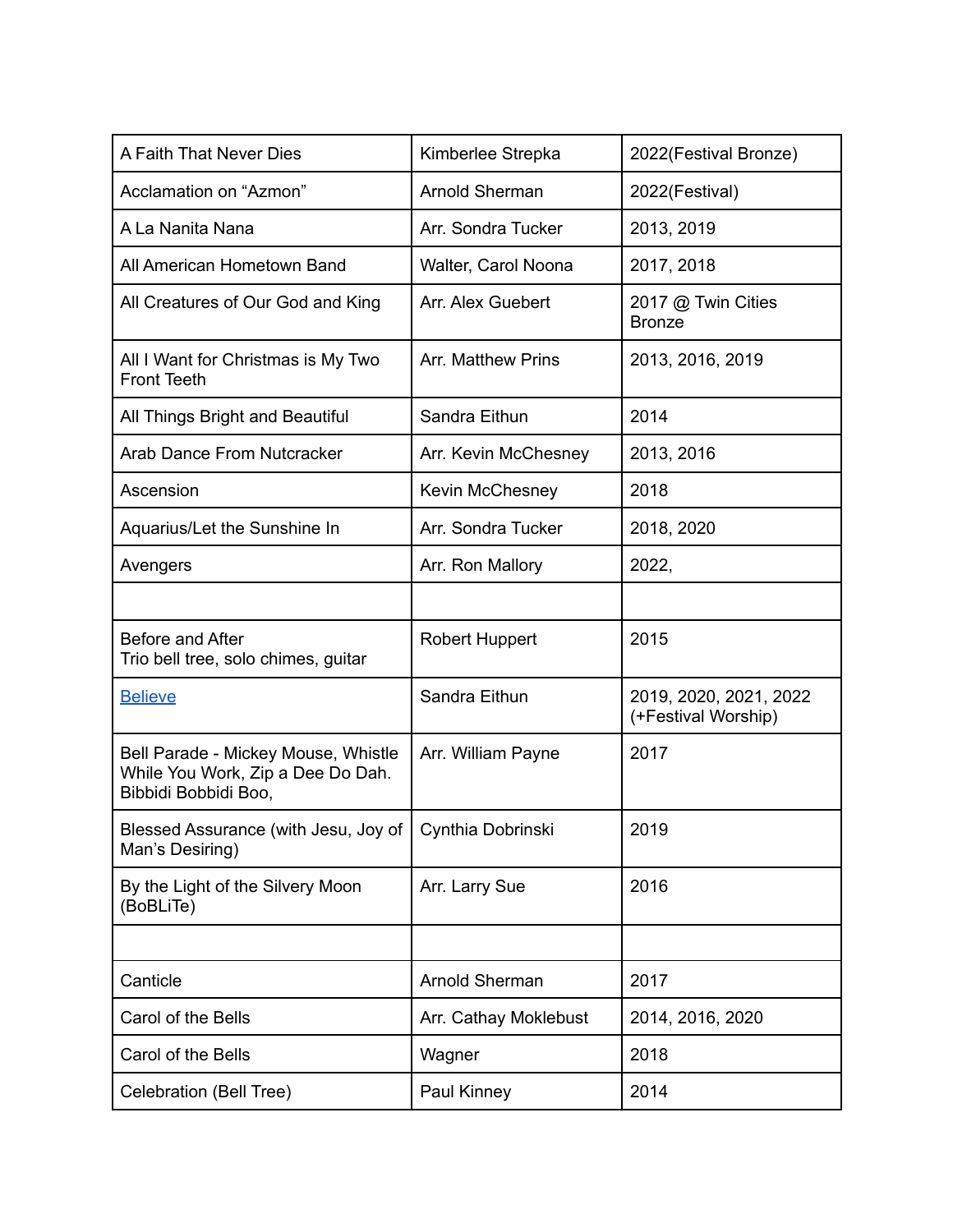| Celtic Praise (The Rap)                                   | Kevin Mc Chesney          | 2016                |
|-----------------------------------------------------------|---------------------------|---------------------|
| <b>Christmas Bell Overture</b>                            | Douglas E. Wagner         | 2021                |
| <b>Christmas Carol Fest Sing Along</b>                    | Wagner                    | 2018                |
| <b>Clappers and Flappers</b>                              | Dan Edwards               | 2018                |
| <b>Clarion Call</b>                                       | Michael Joy               | 2015                |
|                                                           |                           |                     |
| Dancing Queen                                             | Tervo                     | 2020                |
| Dem Bones                                                 |                           | 2020                |
| Down By the Riverside                                     | Arr. Hart Morris          | 2015, 2016, 2021    |
|                                                           |                           |                     |
| <b>Emmanuel Bell Carol</b>                                | Arr. John Malinowski      | 2013, 2015, 2021    |
|                                                           |                           |                     |
| Fantasy on an Irish Tune                                  | Arr Sherman               | 2018 AGEHR Festival |
| Farandole (BoBLiTe)                                       | Arr. Larry Sue            | 2016, 2018          |
| <b>Firework</b>                                           | Katie Perry Arr. Glasgow  | 2014, 2015, 2020    |
| Flashdance, What a Feeling                                | Ron Mallory               | 2022                |
| Footloose                                                 | John Behnke               | 2021                |
| For the Beauty of the Earth                               | Arr. Childers             | 2018 Festival, 2019 |
| For the Beauty of the Earth<br>(Twelve Bells for Worship) | Patricia Sanders Cota     | 2014                |
| Frosty the Snowman                                        | Rallins/Waldrop           | 2017                |
| <b>Funeral March for a Marionette</b>                     |                           | 2020                |
|                                                           |                           |                     |
| Gaudete                                                   | <b>Matthew Compton</b>    | 2022(Festival)      |
| Get on Board Little Children                              | Arr. ML Thompson          | 2014                |
| Ghostbusters                                              |                           | 2020                |
| <b>Good Vibrations</b>                                    | <b>Arr. Matthew Prins</b> | 2015                |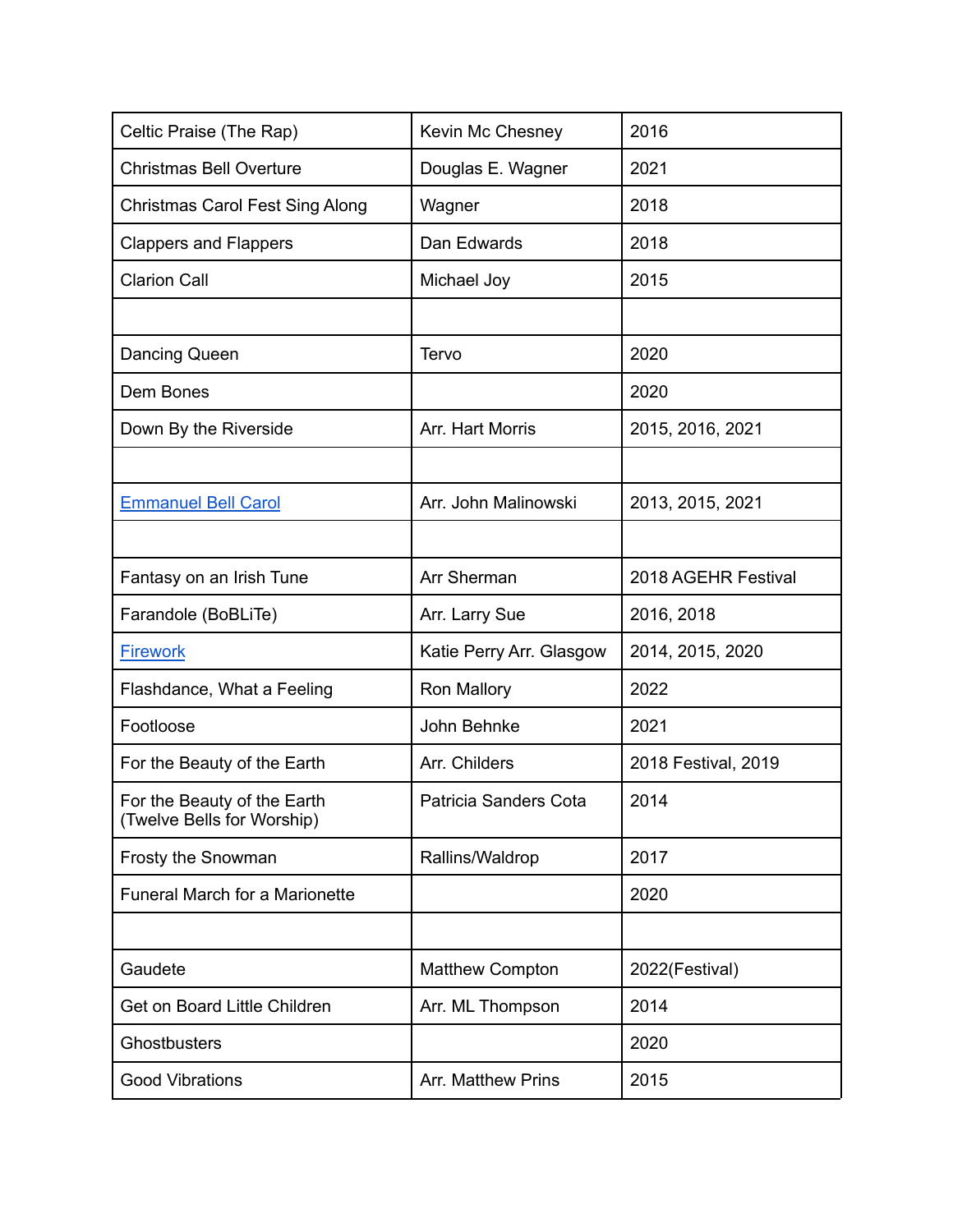| Hallelujah                             | Leonard Cohan, Arr. Joel<br>Raney                  | 2015, 2017                          |
|----------------------------------------|----------------------------------------------------|-------------------------------------|
| <b>Hallelujah Chorus</b>               | GF Handel, J Behnke                                | 2016, 2017 with TC<br><b>Bronze</b> |
| <b>Heart and Soul</b>                  | Arr. Michelle<br>Oppenheimer, member<br><b>BOB</b> | 2015, 2018                          |
| Heartstrings (bell tree solo)          | <b>Rolf Loveland</b>                               | 2015, 2018                          |
| Hernando's Hideaway (duet)             | Arr. David Jordan                                  | 2015, 2018                          |
| How Can I Keep From Singing            | Arr. Moklebust                                     | 2018 Festival, 2019, 2022           |
|                                        |                                                    |                                     |
| In the Mood                            | Joe Garland, Arr. Hart<br><b>Morris</b>            | 2015, 2018                          |
| Itsy Bitsy Spider                      | Robyn Keyport                                      | 2020                                |
| I Want to Walk as A Child of the Light | Arr. Moklebust                                     | 2015                                |
| I Will Arise and Go To Jesus           | Arr. Matthew Compton                               | 2019                                |
|                                        |                                                    |                                     |
| Jesus Loves Me                         | <b>Bell Tree Solo</b>                              | 2018                                |
| Jingle Bells (Not What You Think)      | Krug                                               | 2018                                |
| Jingle Bells                           | Arr. Lloyd Larson                                  | 2013, 2016                          |
| Jingle Bell Rock                       | Booth, Waldrop                                     | 2017.2018                           |
| Jingle Bell Rock (Solo Jean Fjelsted)  | Anderson                                           | 2018                                |
| Joyful, Joyful                         | <b>William Moats</b>                               | 2016                                |
| Joyance                                | Ron Mallory                                        | 2019                                |
|                                        |                                                    |                                     |
| Kiss the Girl                          | Arr. Kevin McChesney                               | 2015                                |
|                                        |                                                    |                                     |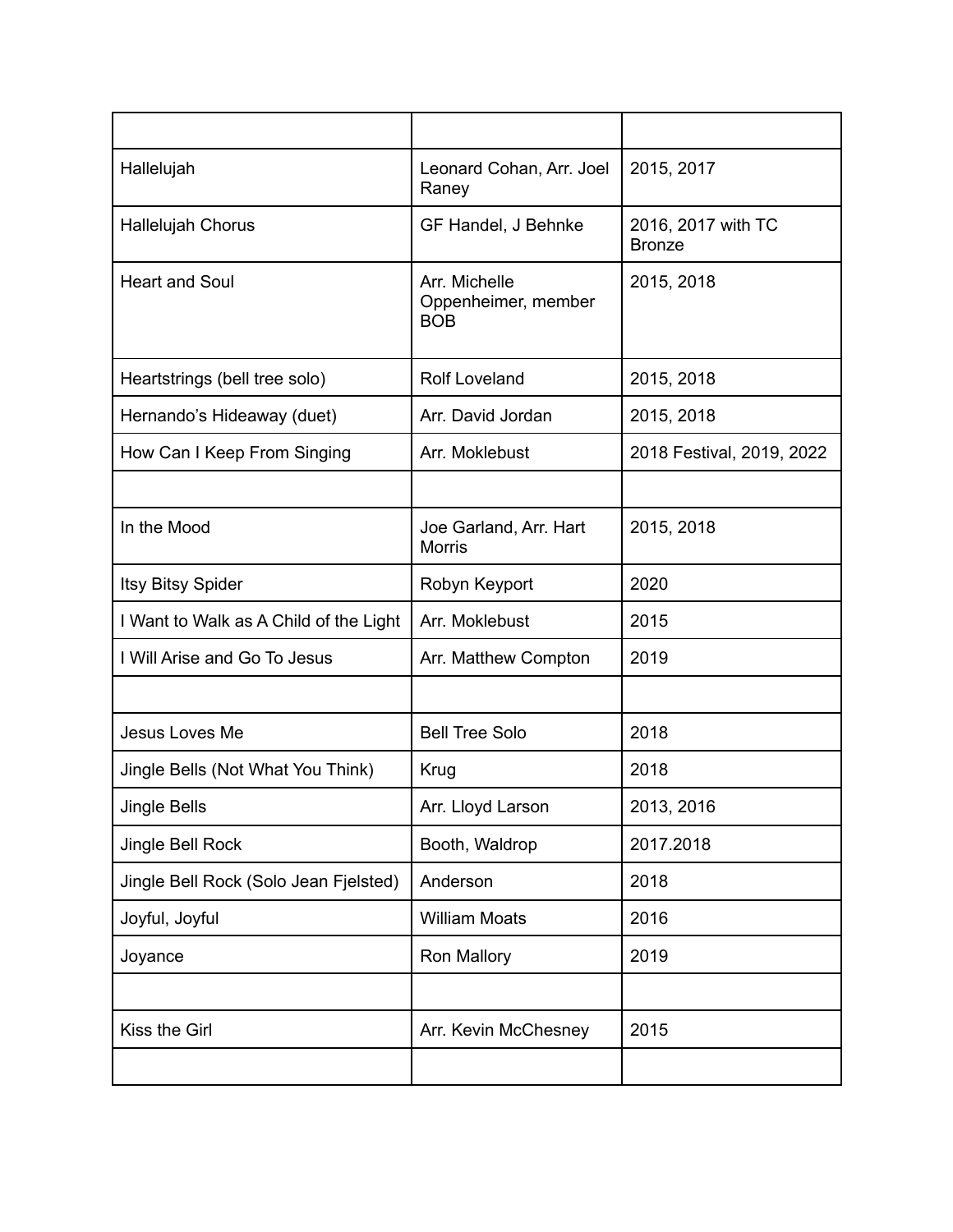| Largo from Winter                             | Vivaldi/Thompson    | 2017, 2018                        |
|-----------------------------------------------|---------------------|-----------------------------------|
| Let It Be                                     | Beatles/McChesney   | 2021                              |
| Let It Go                                     | <b>Tucker</b>       | 2018                              |
| Leaning on the Everlasting Arms               | Larry Sue           | 2018                              |
| Let There Be Peace on Earth                   | Douglas E. Wagner   | 2021, 2022 (+Festival<br>Worship) |
| Linus and Lucy (Trio)                         |                     | 2018                              |
| Love Goes Round                               | Arr. Laura Rothe    | 2015                              |
| Love Runs Out                                 | Arr. Hanson         | 2020, 2021                        |
| Love Will Keep Us Together                    | Sadaka              | 2018                              |
|                                               |                     |                                   |
| March of the Wooden Soldier                   |                     | 2018                              |
| Meditation on Beautiful Savior (bell<br>solo) | Arr. Moklebust      | 2018                              |
| Misty                                         | Arr. Arnold Sherman | 2015                              |
| Monster Mash                                  | vocal               | 2020                              |
| <b>Moonlight Serenade</b>                     | Paul Allen          | 2015                              |
| Music of the Spheres                          | McChesney           | 2018 Festival                     |
|                                               |                     |                                   |
| Now the Green Blade Rises                     | McChesney           | 2014                              |
|                                               |                     |                                   |
| Ob La Di Ob La Da                             | <b>Beatles</b>      | 2018, 2020, 2021                  |
| O Leave Your Sheep                            | Arr. Linda Lamb     | 2015, 2016, 2020, 2021            |
| Old Time Religion Melody (Solo)               | <b>Carol Smith</b>  | 2014, 2018                        |
| On This Day Earth Shall Ring                  | Fred Gramman        | 2015, 2022(Festival)              |
| On this Day Earth Shall Ring                  | Moklebust           | 2019, 2021                        |
| Off to California (BoBLiTe)                   | Larry Sue           | 2016                              |
| Ostinato Fantasia                             | Louis Frier         | 2016                              |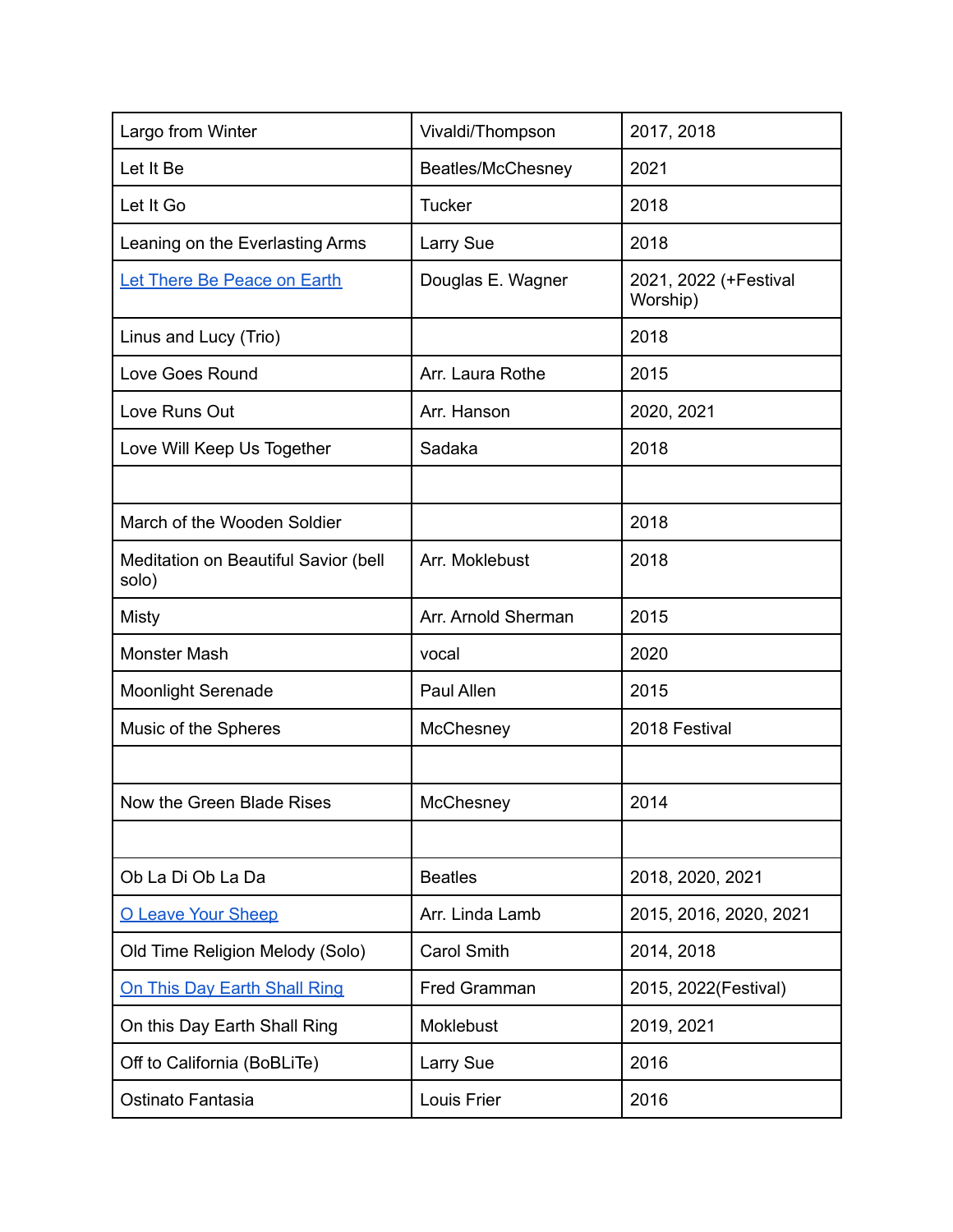| Peal Con Brio                | Karen Thompson                  | 2017.2021, 2022<br>(+Festival Worship) |
|------------------------------|---------------------------------|----------------------------------------|
| <b>Perpetual Mobile</b>      | Arnold Sherman                  | 2020                                   |
| Plink, Plank, Plunk          | LeRoy Anderson,<br>Arr.Thompson | 2022                                   |
| Popcorn                      | Moklebust                       | 2018                                   |
| Pirates of the Caribbean     | <b>Kevin McChesney</b>          | 2018.2020, 2021                        |
| Prelude and Passacaglia      |                                 | 2017 (TCB)                             |
| Prelude on Herzliebster Jesu | <b>Fred Gramann</b>             | 2017                                   |
|                              |                                 |                                        |
| Resound                      | Karen Thompson                  | 2016                                   |
| Reverberations               | Sally Lloyd                     | 2016, 2021                             |
| Ring Zing Swing              | John Behnke                     | 2021, 2022,                            |
| Rolling in the Deep          | Adele/Hanson                    | 2018/2020, 2021                        |
| Rondo Passacaglia            | Dobrinski                       | 2016                                   |
| Roundelay                    | <b>Judy Philips</b>             | 2022(Festival)                         |
|                              |                                 |                                        |
| Sail Away (Oronoco Flow)     | Enya/McChesney                  | 2014                                   |
| Saviour of the Nations Come  | <b>Moklebust</b>                | 2013                                   |
| Set Fire to the Rain         | Arr. Chris Peck                 | 2022                                   |
| Simple Gifts (BoBLiTe)       |                                 | 2018                                   |
| Singin in the Rain           | Brown/Tervo                     | 2018                                   |
| Sing We Now of Christmas     | McChesney                       | 2014, 2016, 2021                       |
| SnowFall                     | Robyn Keyport                   | 2015, 2019                             |
| Song of Peace                | Arnold Sherman                  | 2014, 2015                             |
| Sojourner's Prayer           | Karen Buckwalter                | 2022(Festival)                         |
| Star of Wonder               | Susan Nelson                    | 2020                                   |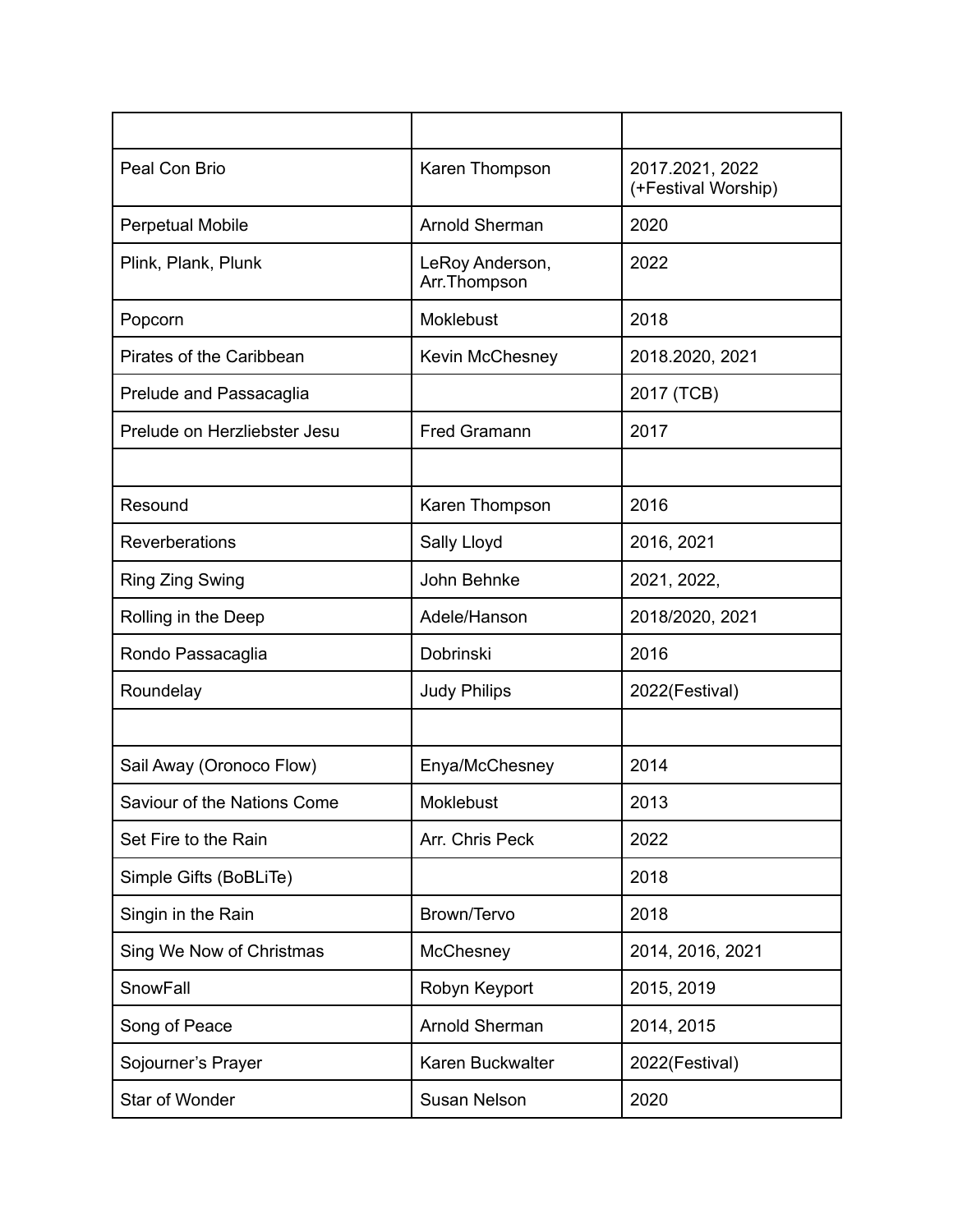| Supercalifraglisticexpialidocious | Sherman, Behnke        | 2017                                 |
|-----------------------------------|------------------------|--------------------------------------|
| Sway Handbell solo                |                        | 2017, 2018                           |
|                                   |                        |                                      |
| The Addams Family                 | <b>Brian Childers</b>  | 2020                                 |
| <b>Take Five</b>                  | Desmon. Wagner         | 2018                                 |
| Take Me Out to the BallGame       | Northwood, Spoke       | 2017                                 |
| The Bells of Notre Dame           | Stephenson             | 2018                                 |
| The Greatest Showman              | Hanson/Glasgow         | 2021                                 |
| The Muppet Show Theme             | Turvo                  | 2018                                 |
| The Prayer                        | Joel Raney             | 2018, 2022                           |
| The Stars Await                   | Ron Mallory            | 2016, 2017, 2022                     |
| The Syncopated Clock              | Anderson/Thompson      | 2017, 2018, 2022                     |
|                                   |                        |                                      |
| The Thunderer March               | Sousa, McChesney       | 2014.2016                            |
| This is My Father's World         | Anna Laura Page        | 2014, 2016                           |
| Time to Say Goodbye               | McChesney              | 2018                                 |
| Tinikling                         | Lonnie Dorgan          | 2016                                 |
| Tin Tin A Rhumba                  | <b>Andrew Duncan</b>   | 2016                                 |
| Toccata on King's Weston          | <b>Matthew Compton</b> | 2016, 2017 (TCB) 2018,<br>2019, 2022 |
| <b>Toccata Ritmica</b>            | Michael Joy            | 2022 (&festival)                     |
| Traverse Afar, Follow the Star    | <b>William Gross</b>   | 2014                                 |
| Trepak (Duet)                     |                        | 2019                                 |
| <b>Two Manger Songs</b>           | <b>ML Thompson</b>     | 2020, 2021                           |
|                                   |                        |                                      |
| <b>Under the Sea</b>              | McChesney              | 2018                                 |
|                                   |                        |                                      |